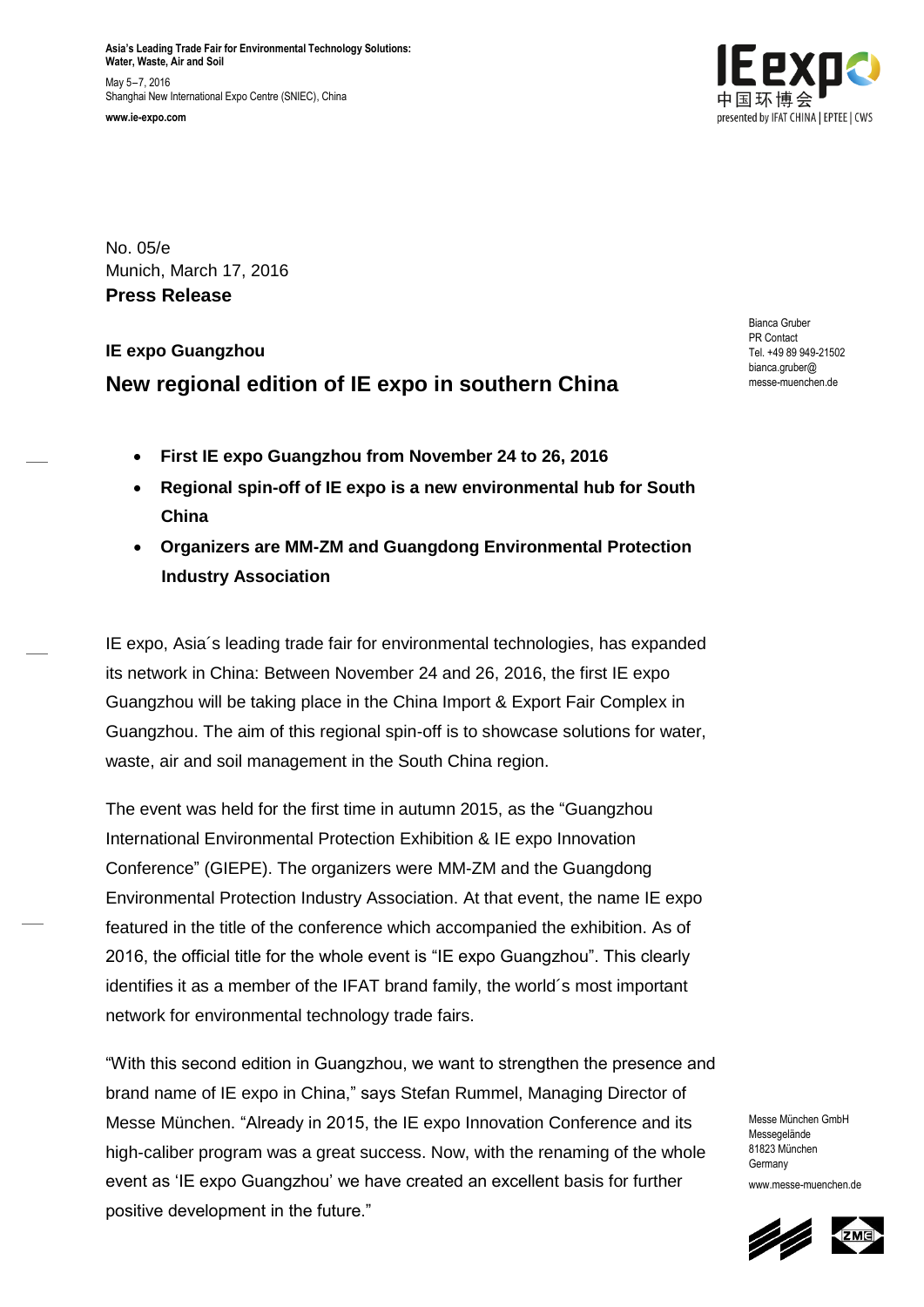

**Press** Release | March 17, 2016 | 2/2

Jiang Gang, Managing Director of MM-ZM, is convinced Guangzhou is the ideal location for the spin-off of IE expo: "The province of Guangdong—home to the provincial capital of Guangzhou—has the biggest environmental industry in the whole of China. There is tremendous potential here for all participants from the sector."

201 exhibitors from 13 countries and 15,148 visitors took part in the Guangzhou International Environmental Protection Exhibition & IE expo Innovation Conference in 2015. Most of the visitors came from China, followed by South Korea, Japan, Singapore, the US, France, the UK and Germany. IE expo Guangzhou will take place annually in autumn.

## **For further information on IE expo Guangzhou go to: [guangzhou.ie-](http://guangzhou.ie-expo.com/)**

**[expo.com.](http://guangzhou.ie-expo.com/) For more on IE expo in Shanghai: [ie-expo.com.](http://www.ie-expo.com/)**

#### **About IE expo**

IE expo – presented by IFAT CHINA + EPTEE + CWS – is Asia's Leading Trade Fair for Environmental Technology Solutions: Water, Waste, Air and Soil. The organizer of the event is MM-ZM Trade Fairs Co. Ltd – a joint venture between MMI (Shanghai) Co. Ltd. and Shanghai ZM International Exhibition Co. Ltd. IE expo 2015 attracted 1.085 exhibitors from 27 countries and 40,046 visitors; the show occupied around 60,000 square meters of exhibition space. The next edition will be taking place at the Shanghai New International Expo Centre (SNIEC) from May 5 to 7, 2016. With IE expo Guangzhou there is now also a regional edition of the trade fair, focusing on the market in South China.

#### **IFAT worldwide**

Messe München supports the environmental technology sector by organizing not only IFAT, the world's leading trade fair for the sector, but also a range of other international environmental trade fairs at locations around the globe. These comprise IE expo in China, IFAT Eurasia in Istanbul, IFAT India in Mumbai and the IFAT Environmental Technology Forum in Johannesburg.

#### **Messe München**

Messe München is one of the world's leading trade-show companies. It organizes some 40 trade shows for capital and consumer goods and key high-tech industries in Munich and abroad. Each year more than 30,000 exhibitors and some two million visitors take part in events held at the Messe München trade-fair center, the ICM – Internationales Congress Center München and the MOC Veranstaltungscenter München. In addition, Messe München organizes trade shows in China, India, Turkey, South Africa and Russia. Messe München has a global business presence with affiliates in Europe, Asia and Africa and more than 60 foreign representatives serving more than 100 countries.